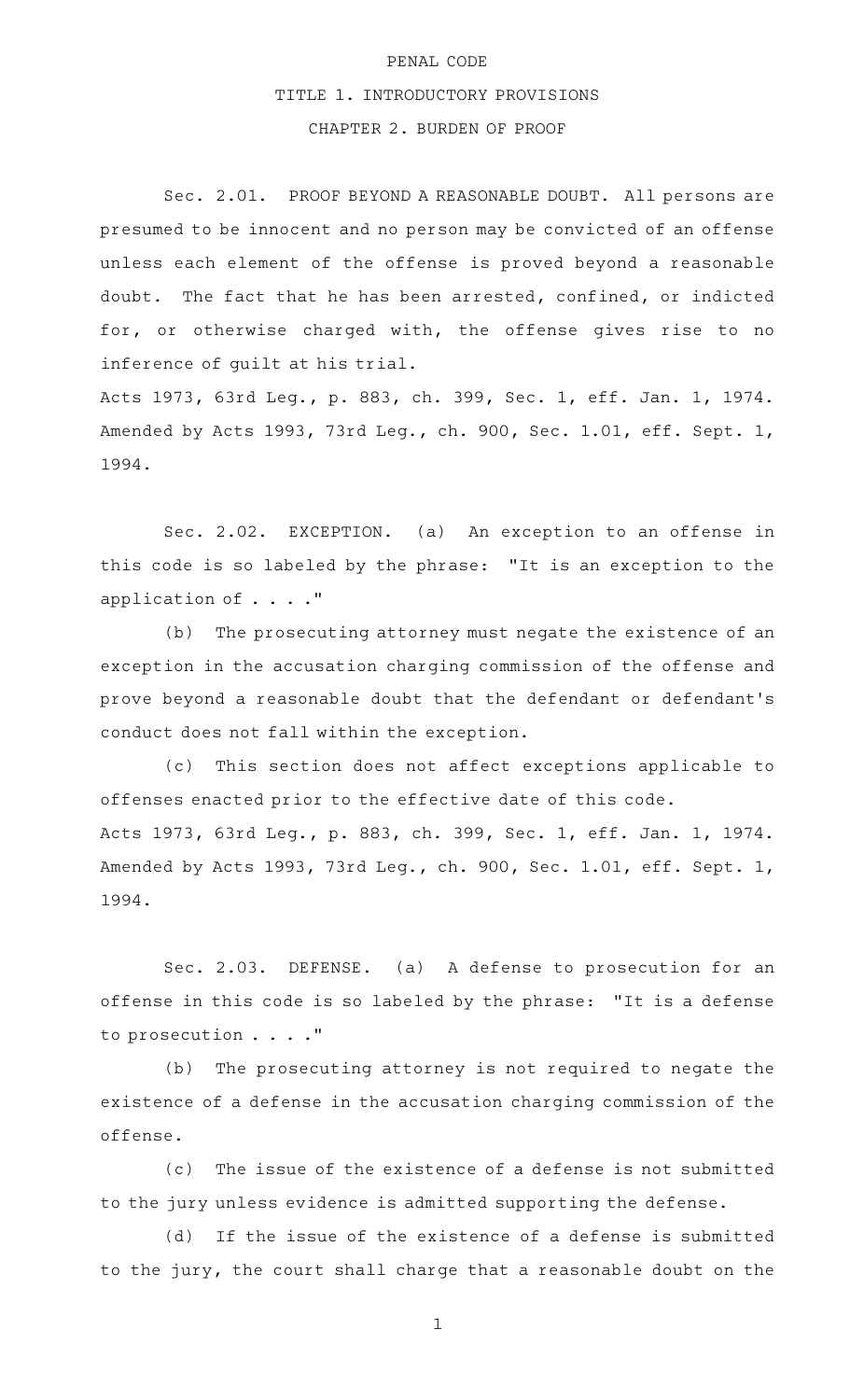issue requires that the defendant be acquitted.

(e) A ground of defense in a penal law that is not plainly labeled in accordance with this chapter has the procedural and evidentiary consequences of a defense.

Acts 1973, 63rd Leg., p. 883, ch. 399, Sec. 1, eff. Jan. 1, 1974. Amended by Acts 1993, 73rd Leg., ch. 900, Sec. 1.01, eff. Sept. 1, 1994.

Sec. 2.04. AFFIRMATIVE DEFENSE. (a) An affirmative defense in this code is so labeled by the phrase: "It is an affirmative defense to prosecution . . . ."

(b) The prosecuting attorney is not required to negate the existence of an affirmative defense in the accusation charging commission of the offense.

(c) The issue of the existence of an affirmative defense is not submitted to the jury unless evidence is admitted supporting the defense.

(d) If the issue of the existence of an affirmative defense is submitted to the jury, the court shall charge that the defendant must prove the affirmative defense by a preponderance of evidence. Acts 1973, 63rd Leg., p. 883, ch. 399, Sec. 1, eff. Jan. 1, 1974. Amended by Acts 1993, 73rd Leg., ch. 900, Sec. 1.01, eff. Sept. 1, 1994.

Sec. 2.05. PRESUMPTION. (a) Except as provided by Subsection (b), when this code or another penal law establishes a presumption with respect to any fact, it has the following consequences:

 $(1)$  if there is sufficient evidence of the facts that give rise to the presumption, the issue of the existence of the presumed fact must be submitted to the jury, unless the court is satisfied that the evidence as a whole clearly precludes a finding beyond a reasonable doubt of the presumed fact; and

(2) if the existence of the presumed fact is submitted to the jury, the court shall charge the jury, in terms of the presumption and the specific element to which it applies, as follows:

2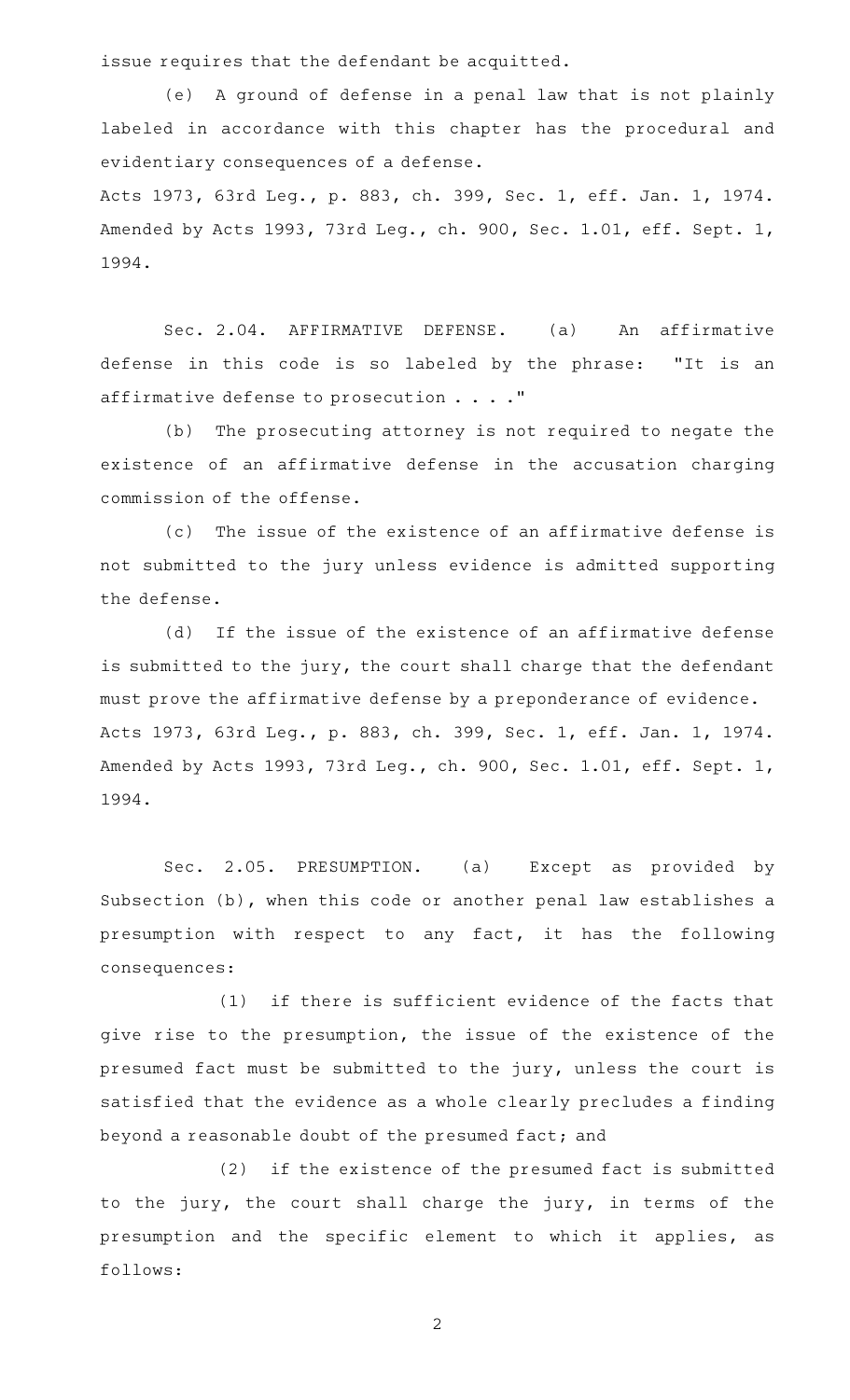(A) that the facts giving rise to the presumption must be proven beyond a reasonable doubt;

(B) that if such facts are proven beyond a reasonable doubt the jury may find that the element of the offense sought to be presumed exists, but it is not bound to so find;

(C) that even though the jury may find the existence of such element, the state must prove beyond a reasonable doubt each of the other elements of the offense charged; and

(D) if the jury has a reasonable doubt as to the existence of a fact or facts giving rise to the presumption, the presumption fails and the jury shall not consider the presumption for any purpose.

(b) When this code or another penal law establishes a presumption in favor of the defendant with respect to any fact, it has the following consequences:

 $(1)$  if there is sufficient evidence of the facts that give rise to the presumption, the issue of the existence of the presumed fact must be submitted to the jury unless the court is satisfied that the evidence as a whole clearly precludes a finding beyond a reasonable doubt of the presumed fact; and

(2) if the existence of the presumed fact is submitted to the jury, the court shall charge the jury, in terms of the presumption, that:

(A) the presumption applies unless the state proves beyond a reasonable doubt that the facts giving rise to the presumption do not exist;

(B) if the state fails to prove beyond a reasonable doubt that the facts giving rise to the presumption do not exist, the jury must find that the presumed fact exists;

(C) even though the jury may find that the presumed fact does not exist, the state must prove beyond a reasonable doubt each of the elements of the offense charged; and

(D) if the jury has a reasonable doubt as to whether the presumed fact exists, the presumption applies and the jury must consider the presumed fact to exist.

Acts 1973, 63rd Leg., p. 883, ch. 399, Sec. 1, eff. Jan. 1, 1974. Amended by Acts 1975, 64th Leg., p. 912, ch. 342, Sec. 2, eff. Sept.

3